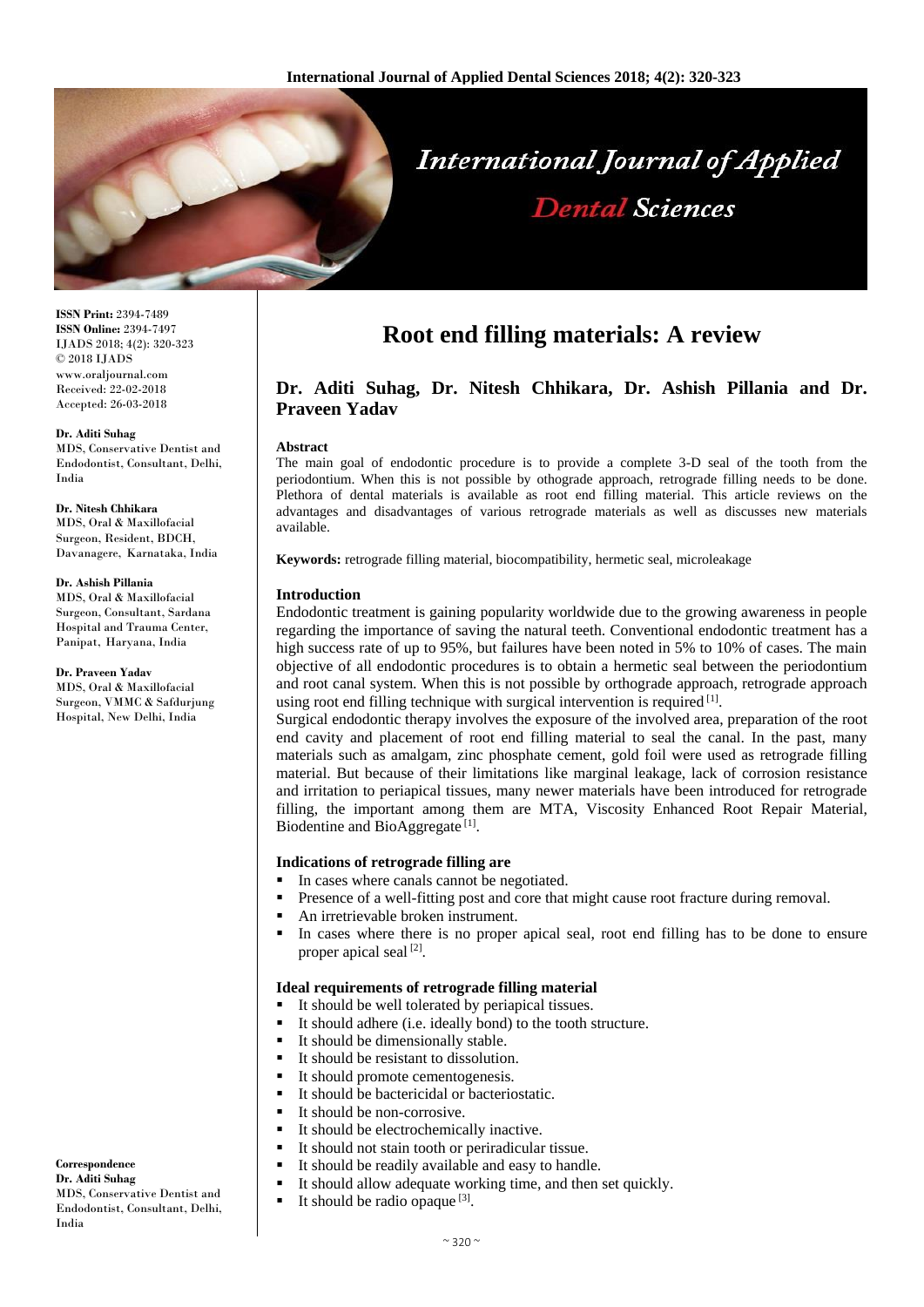### **Classification:**

Root canal filling materials can be broadly classified into two types.

- Orthograde filling materials
- **Retrograde filling materials.**

**Orthograde filling** materials are those which are used to fill the root canal during non-surgical endodontic treatment through the canal orifices of the root.

**Retrograde filling** materials are those which are used during surgical endodontic treatment to obtain good hermetic seal of the apex.

# **Retrograde filling materials can be classified as**

- Metals
- Non-metals

# **Metals include**

Amalgam, Gold Foil, Silver Cones, Gallium Alloys, Lead Points, Tin Foil, Titanium Post, Tin Post, Gold Screws, Silver Points etc.

# **Non-metals include**

Zinc Eugenol cement, Glass Ionomer Cement, Cavit, Zinc Polycarboxylate cement, IRM, Super EBA, Zinc Phosphate cement, Composite Resins, Gutta-percha, MTA, Bio dentine, Bio Aggregate etc.

# **Individual retrograde filling material**

**Amalgam:** An amalgam is an alloy of a metal that contains mercury as one of its constituents. Some of its advantages are: It is durable, less technique sensitive, easy manipulation, it has minimal placement time compared to other material and its corrosion products seal tooth-restoration interface and prevent bacterial leakage Some of its disadvantages are: it can cause local allergic reaction, there are concern about mercury toxicity and it does not bond to the tooth

**Gutta Percha:** main advantage is that a tight seal is zobtained at apical part (Woo Y R *et al* 1990). But since gutta percha does not stick to the walls; it must be used in combination with root canal cement (Oslon *et al* 1989).

**Gold Foil:** For year's gold foil was acknowledged as the premier restorative material. Some of its advantages are: it lasts for a long time, it is biocompatible, it produces a smooth surface and it has good marginal adaptability. Disadvantages include requirement of great skills and cost factor. Also there is possibility of root fracture under excessive condensation pressure.

**Silver Cones:** Silver cones cannot three dimensionally obturate the root canal space, especially in areas coronal to the apex which are likely to be exposed during resection. Silver cones cannot be burnished to "perfect" the apical seal.

**Glass Ionomer Cement:** Glass ionomer is a hybrid of the silicate and polycarboxylate cements, which bond physicochemically to dentin and enamel, and possess anti cariogenic activity. Some of its advantages are- good biocompatibility, it has tight sealing ability (Chong *et al* 1995), dentin bonding is through chemical adhesion and it has easy handling. But there has been cytotoxic effects of freshly mixed glass ionomer cement. It has a setting time of 5-10

minutes. Sometimes it causes insufficient filling and hollow spaces form between cavity wall and filling (Khoury & Staehle 1987). It is highly sensitive to moisture and drying during the first handling stage [10].

**Zinc Oxide Eugenol:** Zinc oxide eugenol which is a mixture of clove oil and zinc oxide to form a plastic mass was first described by Chisholm during the Tennessee state dental meeting in 1873.It is dimensionally stable, has good surface details, mucostatic/ mucocodisplacive and has easy manipulation [8]. Eugenol allergy in some patients has been reported. It sets quickly in thin sections. It has low strength and high solubility.

**Composite Resins:** Composite resins have received minimal attention as root-end filling materials. This is due to their cytotoxic or irritating effects on pulpal and periapical tissue. Overall, composites exhibited a poorer biocompatibility than amalgams. Some of its advantages are-good compatibility of selected products, reattachment of periodontal fibres was observed (Andreasen *et al* 1953) and good clinical long-term results of selected products (Rud *et al* 1996). But it is moisture and technique sensitive. Concerns about monomer content are always there. Initial cytotoxicity ranged from 1 month or more depending on which product was used (Bruce *et al* 1993).

**IRM (Intermediate Restorative Material):** IRM is zinc oxide eugenol cement reinforced by the addition of 20% of polymethacrylate by weight to the powder. In a retrospective study of retrograde filling materials, IRM was found to have a statistically significant higher success rate compared to amalgam. The addition of 10% and 20% hydroxyapatite to IRM produced a significantly better seal than amalgam  $[6]$ . Toxicity is strongly reduced with increasing setting of cement; long term inflammatory potential seems to be minimal. But it has condensation problems. Also radiopacity is same as gutta percha. Setting time varies depending on temperature, humidity and consistency. It must be refrigerated to delay setting time.

**Retroplast:** Retroplast is a dent in bonding composite resin system developed in 1984 specifically for use as a retrograde filling material. The formulation was changed in 1990, when the silver was replaced with Ytterbium tri-fluoride and ferric oxide. There is evidence that retroplast promotes hard tissue formation at the root apex and some have suggested that this is a form of cementum. In a limited number of case reports retroplast retrograde fillings have demonstrated regeneration of the periodontium with a cementum layer over the root end restoration [12] .

**Geristore (Resin Ionomer Suspension):** It is a resin based glass ionomer which is developed in an attempt to combine the various properties of composite resins and glass ionomer [9] .

# **Advantages**

- Hybrid ionomer composite Combines best properties of both types of materials
- Self-Adhesive No need for retentive cavity design. Saves chair time and tooth structure. Speed can help ensure success with pediatric and geriatric patients
- Syringe delivery system Easy and simple to dispense
- Bonds to all surfaces including: enamel, dentin,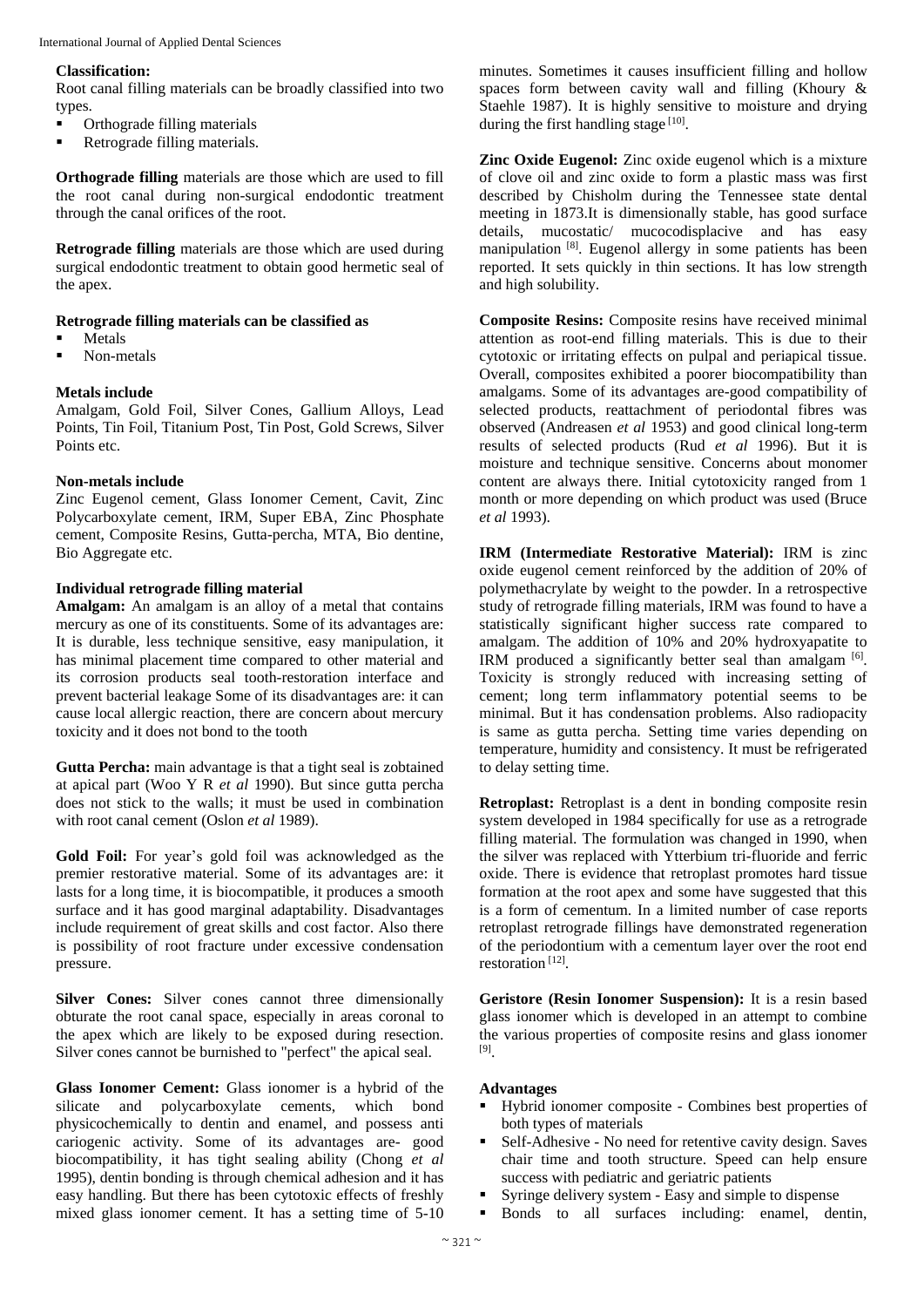cementum, precious and non-precious metal, and old set amalgam - eliminates the need for multiple products

- Low polymerization shrinkage and low coefficient of thermal expansion - excellent marginal integrity
- Resistant to marginal leakage and abrasion.
- Biocompatible years of clinically proven safety, especially subgingivally
- Radiopaque highly distinguishable from tooth structure in radiographs.

### **Disadvantages**

- Technical difficulty of placing the geristore to the root end cavity.
- Requires light activation and resin bonding agent to bond to tooth surface.

## **MTA (Mineral Trioxide Aggregate)**

It was developed in the Loma Linda University by Torabinejad. It is a powder that consists of fine hydrophilic particles that sets in the presence of moisture. MTA has the pH of 10.2 initially which rises to 12.5 after three hours of mixing. The setting time for the cement is 2 hours 45 minutes. It is least toxic of all the filling materials and has excellent biocompatibility. It is hydrophilic in nature and nonresorbable. It is reasonably radio opaque. It forms a good marginal seal and stimulates hard tissue formation (Cementum). But it is difficult to manipulate and has long setting time. It is expensive, has no antimicrobial property and dissolves in an acidic pH $^{[5, 11]}$ .

**Viscosity enhanced root repair material (VERRM):** This is a new retrograde filling material which is formulated using Portland cement as the base material. Bismuth oxide and other compounds were added to improve the radio opacity and handling characteristics. Hut Kheng Chng *et al* showed that VERRM's physical properties are similar to MTA and is biocompatible with the periradicular tissues  $[7]$ .

### **Biodentine**

Biodentine™ was developed by Septodont's Research Group as a new class of dental material which could conciliate high mechanical properties with excellent biocompatibility, as well as a bioactive behavior. Biodentine™ turns out to be one of the most biocompatible of all the biomaterials in dentistry as demonstrated according to all the ISO standard tests, as well as in the different preclinical and clinical research collaborations. Moreover, reactionary dentine formation was demonstrated in rats, exhibiting high quality and quantity of protective dentine stimulation in indirect pulp capping [4].

**Active Biosilicate Technology:** In order to take up the technological challenge of combining the calcium silicate chemistry with the requirements of a formulation compatible with classical restorative and endodontic practice, Septodont developed a new technological platform called Active Biosilicate Technology™. This consists in controlling every step of the material formulation beginning with the purity of the raw materials. The Active Biosilicate Technology™ is a proprietary technology developed according to the state-ofthe-art pharmaceutical background applied to the high temperate ceramic mineral chemistry. Septodont is now able to ensure the purity of the calcium silicate content of the formulation and the absence of any aluminate and calcium sulfate in the final product.

The working time of Biodentine™ is up to 6 minutes with a

final set at around 10-12 minutes. Compared to well known dental materials such as Dycal® (calcium hydroxide), Biodentine™ exhibits less cytotoxicity. Moreover, when compared to Pro Root® MTA, Biodentine™ demonstrates at least equivalent biocompatibility.

## **Laser**

Laser applications for dental practice have been a research interest for the past 25 years.

First laser, the Ruby laser was developed by Miaman in 1960. Clinical investigations into LASER, used for apicoectomy began with the  $CO<sub>2</sub>$  laser. Later Nd: YAG, Er: YAG and Ho: YAG lasers were used. The most promising wavelength has been the Er: YAG at 2.94 micrometers. The use of laser for apicectomy procedure has some merits, but it takes more time to perform when compared to more conventional methods.

**Bioaggregate:** Bio Aggregate® Root Canal Repair Filling Material is a fine white hydraulic powder cement mixture for dental applications. It utilizes the advanced science of nanotechnology to produce ceramic particles that, upon reaction with water produce biocompatible and aluminumfree ceramic biomaterial. The working time of BioAggregate® is atleast 5 minutes  $[13, 14]$ .

**Bone Cement:** Bone cement is common in the practice of orthopedic surgery. The cement exhibits low cytotoxicity. High and Russell conducted cell culture studies and examined the cytotoxicity of amalgam compared with bone cement using an agarose diffusion method on cultured cell monolayer. Fibroblasts were completely unaffected by the bone cement, whereas amalgam caused cell lysis. Bone cements deliver high antibiotics locally but do not allow high systemic concentrations. It has also been found to be more effective than amalgam in inhibiting bacterial growth. In addition, bone cement tolerates a moist environment very well. Blood contamination of bone cement resulted in a slight decrease in shear strength and no difference in mechanical penetration of the cement interface. These characteristics potentially make it a suitable desirable retrograde filling material.

# **Conclusion**

The clinician should consider using materials which provide a hermetic seal and are biocompatible. Retrograde materials should be non toxic, non- cariogenic, dimensionally stable and cost effective. Based on this review of literature, it appears that biodentin and MTA are the best root end milling materials.

### **Conflict of interests**

The authors declare that there is no conflict of interests regarding the publication of this paper.

### **References**

- 1. Johnson RB. Considerations in the selection of a root end filling materials. Oral Surg Oral Med Oral Pathol. 1999; 87(4):398-404.
- 2. Cohen S, Hargreraves K. Pathways of Pulp- Ninth edition.
- 3. Ingle JI, Bakland LB. Endodontics- Fifth edition.
- 4. Nowicka A, Lipski M, Parafiniuk M, Lichota D. Response of Human Dental Pulp Capped with Biodentine and Mineral Trioxide Aggregate. J Endod. 1998; 24(3):176-9.